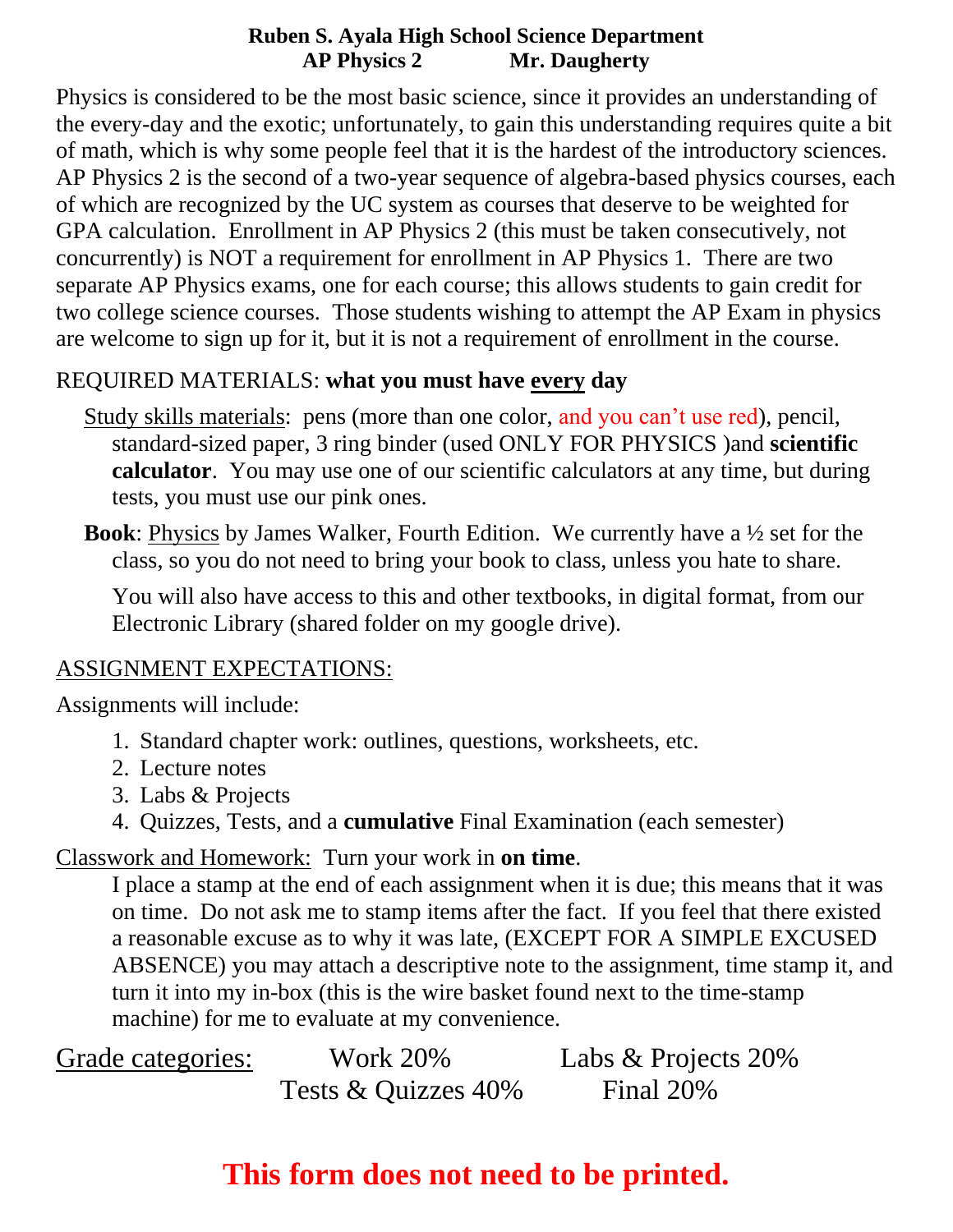- Quizzes: These are given randomly and without notice. Missed quizzes will be prorated by the following test. Example: an 82% on the chapter 2+3 test would give you an 82% on a Ch. 2 quiz that you missed.
- Labs: All **FORMAL** lab reports are due one week after the activity is completed. You will be responsible for 3-4 formal lab reports during the semester. See lab format sheet for more details concerning the lab write-up; the final version of the lab report must be typed. Frequently we will have "Lab Activities" which will be shorter in duration and not require pre-labs or formal write-ups. Throughout the year, all labs and lab activities will be placed into a comprehensive laboratory journal, consisting of a 3-ring binder with cover page, for you to present to your college registrar's office, if they want it (some ask for it, in exchange for one additional unit of college credit).

 Laboratory safety is one of our prime concerns. Horseplay of any kind within the lab will not be tolerated; a zero for the activity and an administrative referral are the usual repercussions.

- Notes: You are expected to take notes during lecture. These should be kept on loose-leaf paper and kept in a 3-ring binder until they are turned in with that chapter's HW.
- Classwork / Homework: Homework will usually include problems from the chapter supplemented with worksheets as needed. Most assignments have a due date soon after being given; these are stamped to show how much was completed/attempted on time. All work should be completed and included in the HW packet, with or without a stamp (an assignment turned in without a stamp is still worth ½ credit); this is usually organized the day **after** the test and turned in at that time. Corrections should be made to incorrect problems which have been gone over in class.
- Tests: These are usually worth 100 points, cover 1-2 chapters, and will generally include at least one sample AP Exam-styled free-response problem. Partial credit is given on free-response questions. All tests will be judged impartially to decide if a curve is appropriate; curves will never lower your grade. AP Exam reference materials will be available for each test. You may also prepare a note-page on one side of an 8.5"x11" sheet of paper, handwritten, to use during your test; these may later be used on the final. A bonus 3% can be earned, if you make a note-page for the test and then voluntarily surrender it (and your AP equation sheet) just prior to starting the test.

You have the following two days to make-up a missed test. If you do not show up to take the test, it will be based on your **uncurved** final; missed tests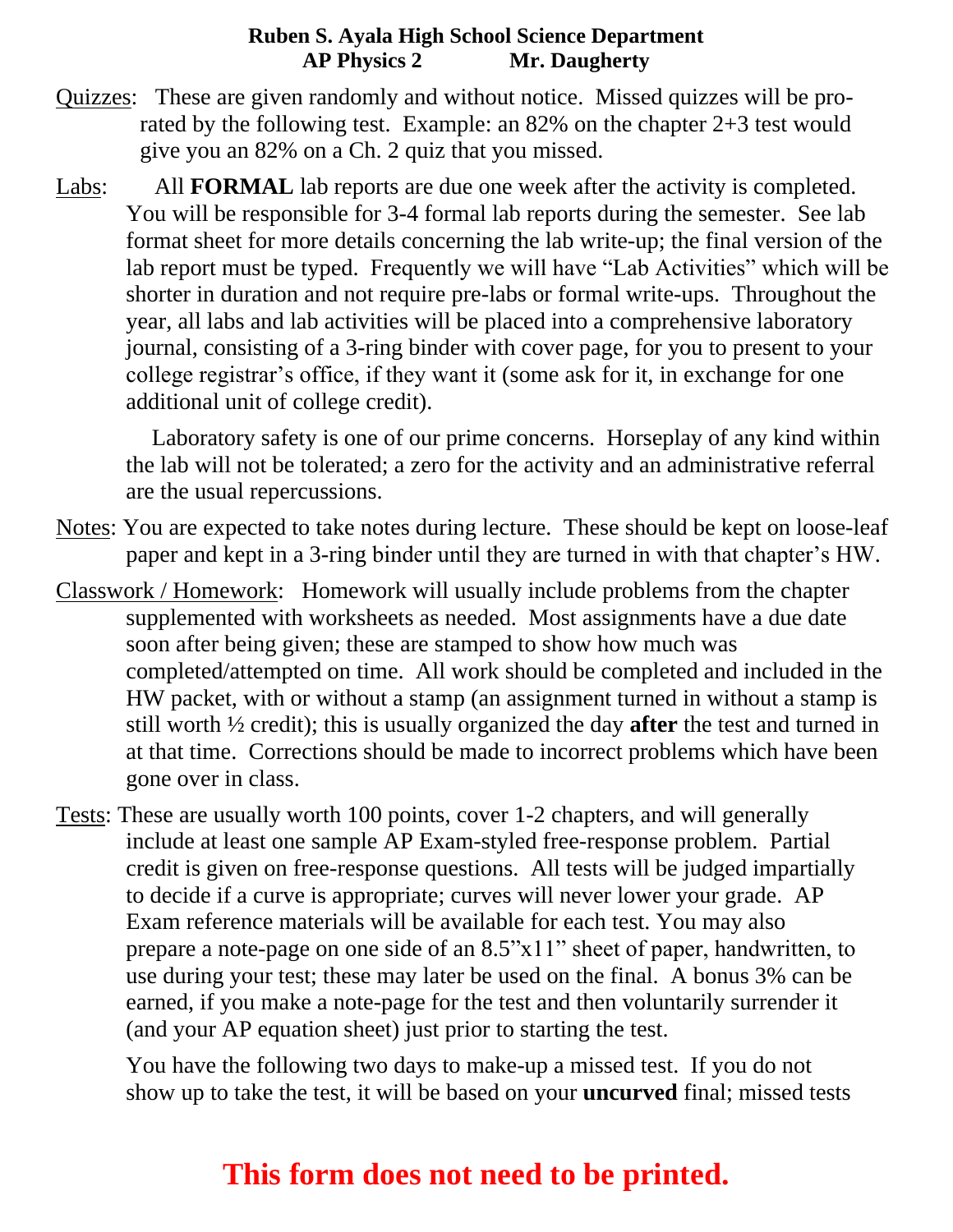due to extended excused absences will have their scores based on the curved final.

Final: A cumulative exam in a multiple-choice format will be taken each semester. It will be curved. If your score on the final is better than your worst test score, and no truancies have been accumulated, then that lowest test will be dropped from the grade calculation; if there are not more than 2 tests on record, then nothing can be dropped. You may use any/all note pages made for the tests on the final. The semester two final will be an actual AP Exam; if time allows, this will be the last practice exam that we take before the AP Exam, otherwise it will be given during senior finals.

| <b>Grade Distribution</b>         |  |                                      |                | <b>Work Habits</b> |
|-----------------------------------|--|--------------------------------------|----------------|--------------------|
| $A + 100 - 99\%$                  |  | A: $98-92\%$ A-: $91-90\%$           | $B + 89 - 88%$ |                    |
| $B: 87-82\%$                      |  | $B-31-80\%$ $C+39-78\%$ $C: 77-72\%$ |                |                    |
| $C: 71-70\%$ D+: 69-68% D: 67-62% |  |                                      |                | N                  |
| $D-$ : 61-60% $F: < 60\%$         |  |                                      |                |                    |

AP Test Scores: The district administration no longer allows your AP scores to affect your grade in the course

### **Rules**

# **Primary Rule: Mutual Respect**

## **I will respect your right to learn, but you will respect my right to teach and that of your classmates to learn.**

### **All following guidelines stem from our one rule:**

• We will not pollute each other's environment; *possible sources of pollution being waste, graffiti, gum stalactites, vulgar language, excessively poor hygiene, etc.*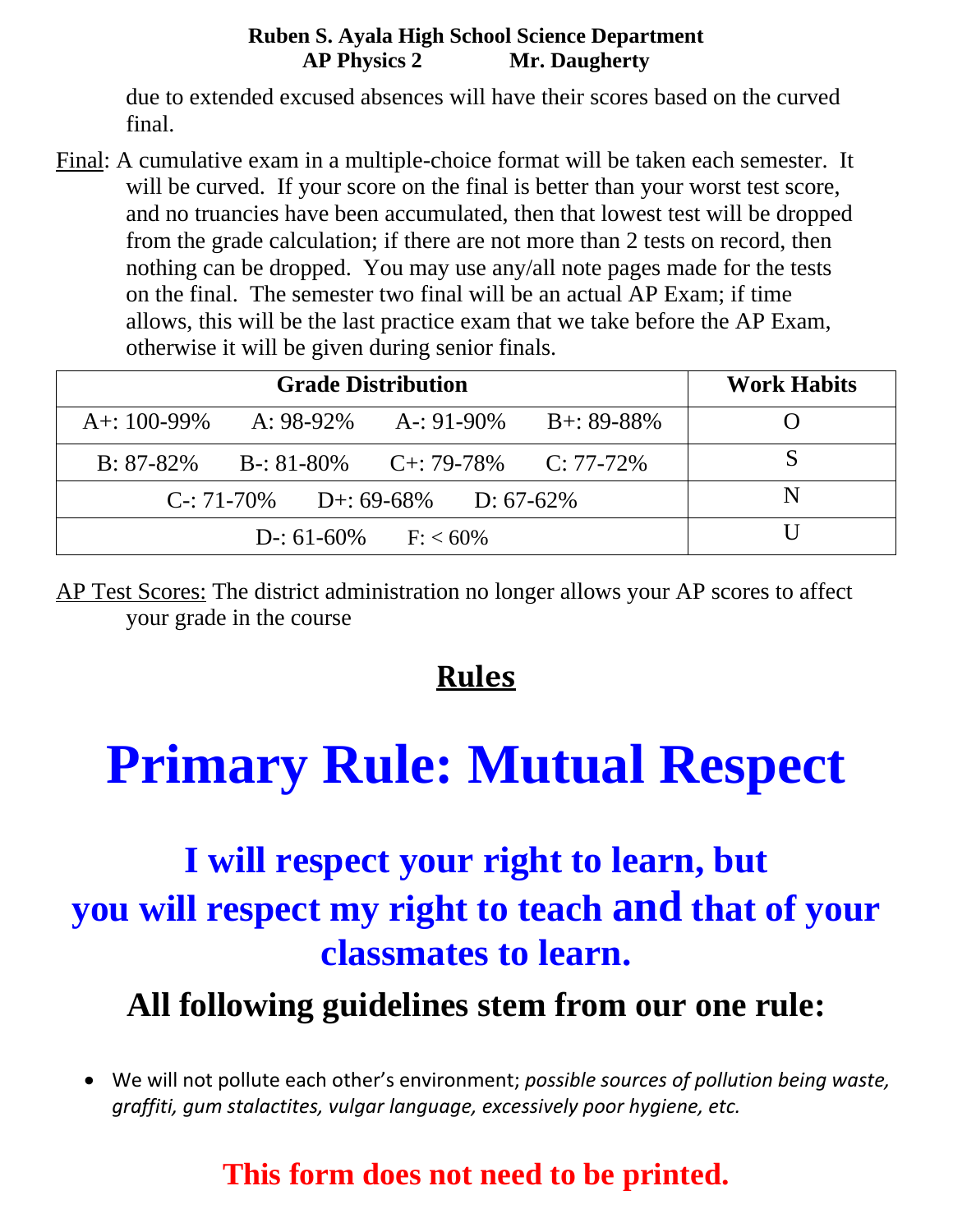- We recognize that many people have different learning styles and that our preferred style does not supersede that of another. Therefore, during the times when we are given a chance to work independently, those of us that need quiet to think will not be pestered by our neighbors, those that must collaborate with others may do so in a polite fashion, and those that believe that they think better with an accompanying soundtrack may listen to mp3 players and/or phones with headphones.
- We realize that the academic efforts of others have intrinsic value that we will not degrade by theft or fraud. Cell phones are a primary tool in cheating and will not be tolerated within the classroom, unless you have requested special permission from the instructor. If you have a valid reason to use it, ASK; I will usually allow it.
- We will not waste the time of others; this is frequently done by interrupting the class with a late arrival, an inappropriate outburst, or a derailment of the classes' topic of the moment into the realm of the unrelated, trivial and off-subject.
- We appreciate that everyone has the right to ask questions, yet none of us should monopolize the class.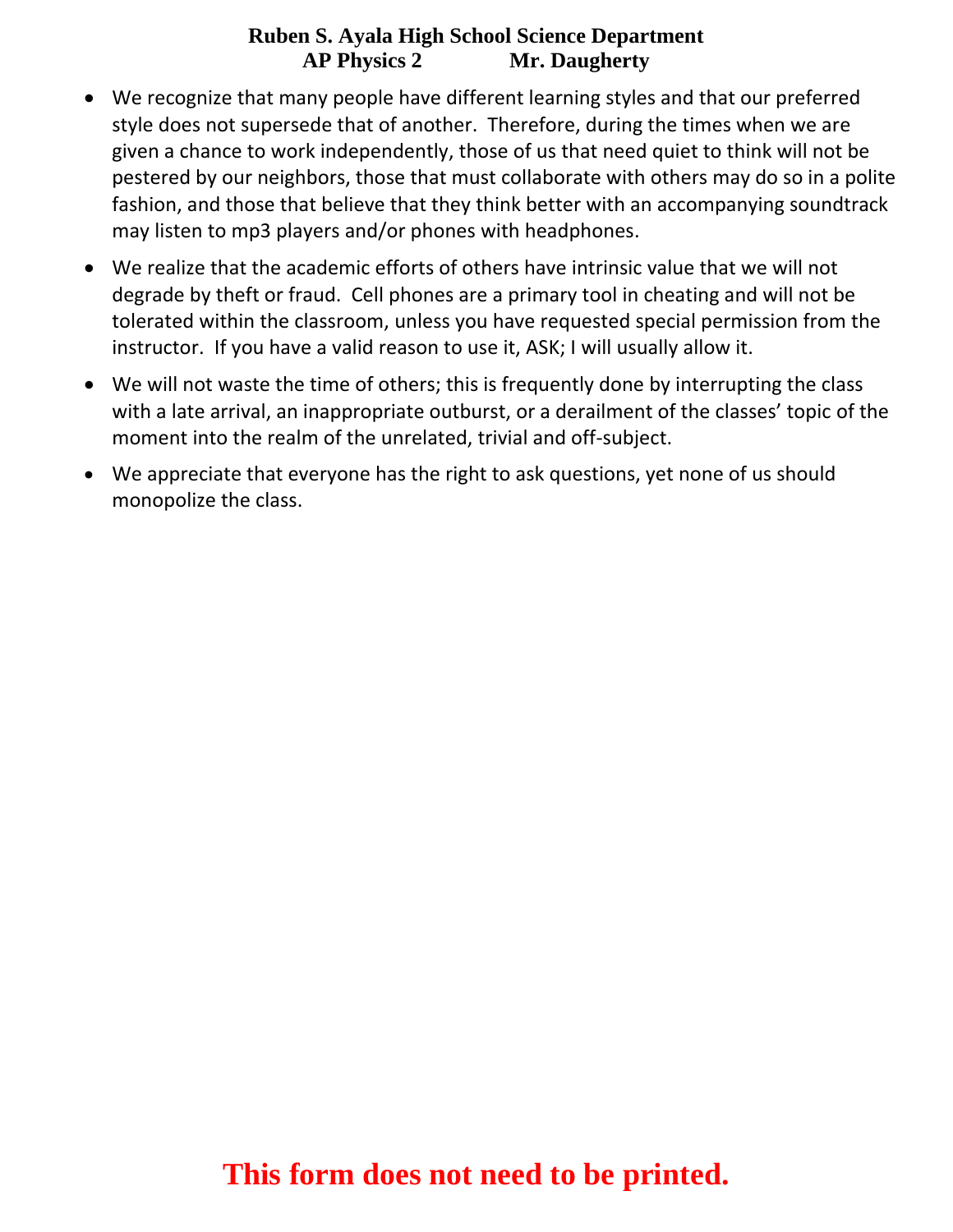#### Consequences:

#### **Academic dishonesty (cheating):**

- Minor infractions: While you are expected to frequently work collaboratively, there is a big difference between working with someone and copying their work; crossing this line frequently results in papers being ripped in half (sometimes for a whole team).
- Moderate infractions: Falsifying a document (faking a stamp, putting a new title on an old assignment, putting your name on another person's paper, etc.) is a consciously committed act that will earn a zero for an entire chapter's work packet (and a "u" in citizenship).
- Major infractions: Cheating on a test will always result in a score of zero and a parent conference.
- Second offense (does not apply to minor infractions): student may not earn higher than a D- in the course.
- Turnitin.com: Some of your work will be expected to be typed and submitted to the [turnitin](file:///C:/Documents%20and%20Settings/Scott%20Carter/My%20Documents/My%20Dropbox/Filing%20Cabinet/AP%20Physics%20B/turnitin.com) website. Assignments shown to be plagiarized will be given half or zero credit, at my discretion.
- **Violation of classroom rules** will first result in a warning, usually followed by a classroom detention; these are served with Mr. Daugherty, after school, and will generally be spent cleaning. Detentions must be served within one week, and until a detention is served, the student loses all classroom privileges, such as use of passes and any extra credit opportunities; unserved detentions become two administrative detentions and a maximum citizenship score of "n". Further or blatant disregard of classroom rules will result in administrative referrals.
- **Cell Phones:** Occasionally permission will be given to the whole class for use of cell phones, usually for the purpose of documenting some demonstration or lab activity. If you ask if you can take a picture of something (such as a long derivation made on the board, right before the end of class), then I usually say yes. Otherwise, cell phones will be confiscated if they are powered up and noticed and a detention will be issued. Confiscated cell phones will not be turned into the office any sooner than 3pm that day; showing up for the cleaning detention that same day, allows the phone to be returned at that time and not get turned into the office (this is allowed once per month). If any phones are confiscated from a team more than twice in a 6-week grading period, then the whole team is assigned a detention. This document is your **only** warning.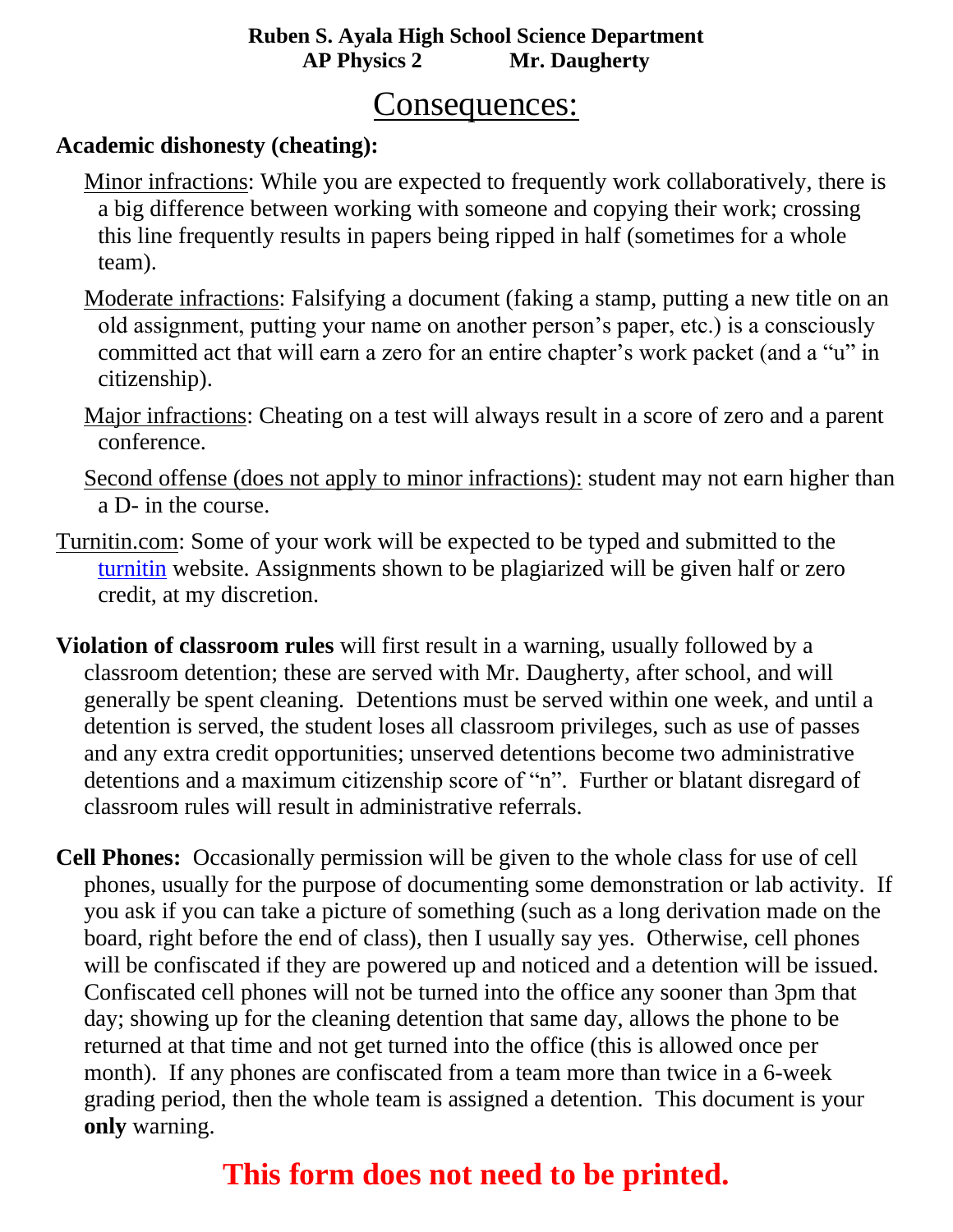**Music apps:** As stated in the rules, I do allow their use during times designated for individual work. (As long as I cannot hear your music!) If they are a distraction, or if they are used rudely, then the ear buds will be confiscated. These stay with me until you serve a cleaning detention.

#### **Being unprepared:**

- Participation in labs may be denied if pre-labs are not prepared for the activity.
- Being absent the day before the test and/or not having a note page prepared does not postpone the taking of the test.
- I do not provide study skills materials. You must have an agenda (maybe a borrowed one) to use the restroom.

### **General Procedures**

- **Labelling of work:** Every paper that you turn in should have a **title** at the center of the top line, and your **name** (printed), and the **date** *assigned* in the upper right corner, **IN INK**.
- **Boxes:** Within 1 minute of the bell ringing, your work that is due that day should be placed in the in-box; this will be facilitated if papers that need stapling have already been stapled at home. If I stamp your papers that same day, then they will go to the out-box and be returned to your lab table where you distribute them amongst your team. If they are not returned that same period, then they will be found in your period's return-box. All boxes are found to the side of the door. Please note, that digging through the return box is considered an offer to pass back all papers.
- **Absences:** If you experience an excused absence, you may still receive credit as if you were present for the stamping process; instead, you must come to my desk either before or after class so that I can look over your work and stamp it.
- You then keep the paper until the work packet is assembled. Since all assignments are listed on our website, I do not allow a full day for each day absent (since you should have accessed the website and started on it before returning); you are allowed ½ day per day absent, rounded up to the full day. Thus, you get one day to make up work for one or two days absent, and two days if absent 3 or 4 days, etc.
- If you miss a lab, you will usually be able to make it up during one of the next 2 tutoring hours following the lab activity. Occasionally, an equivalent virtual lab may be assigned. The lab write-up is then due one week later.